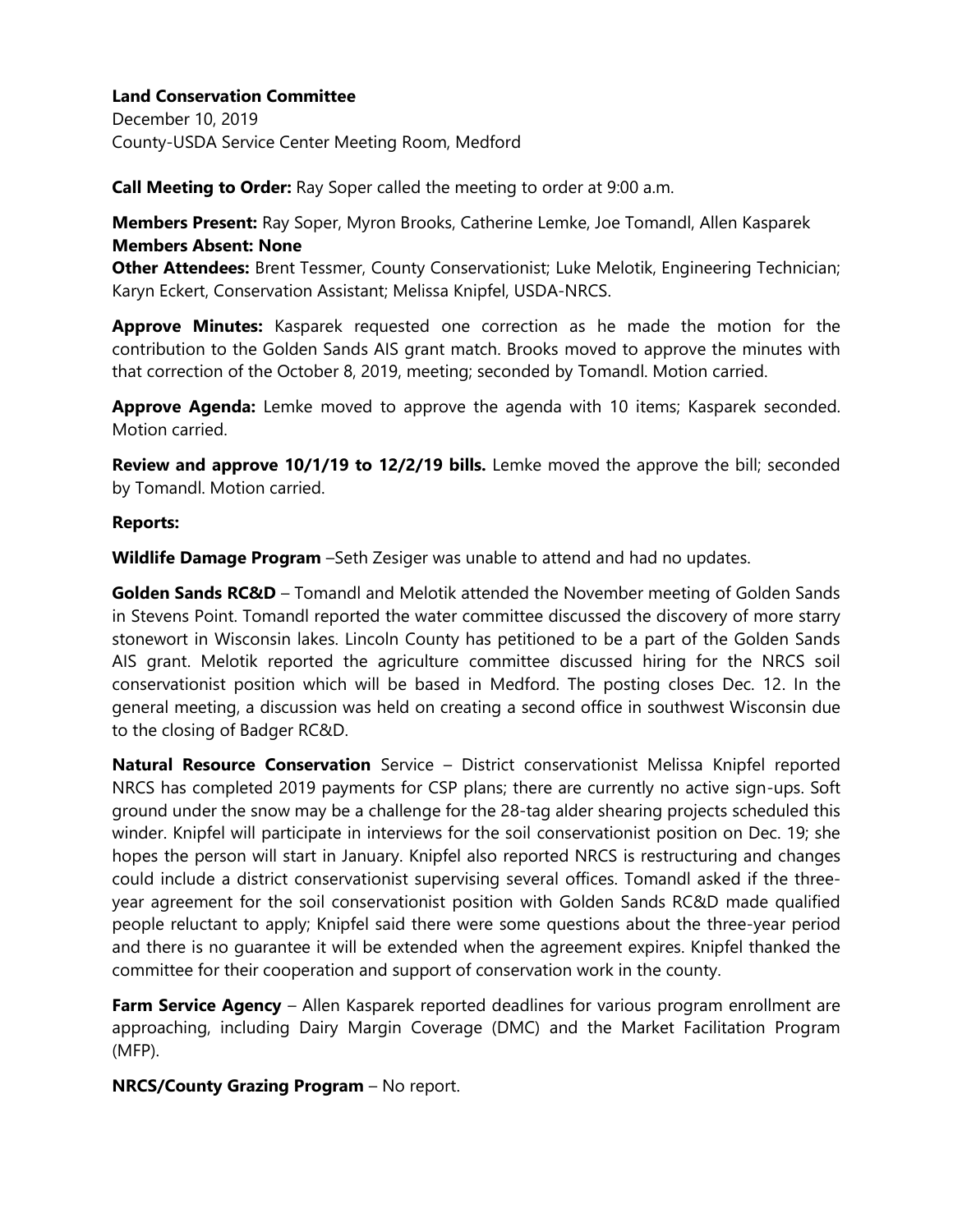**Northwest Land Conservation Association, representative –** Tessmer attended the November meeting. Craig Conroy of Burnett County was named LCC board representative and Sue Hendrickson of Douglas County was named alternate LCC representative. There has been no news on the status of the AIS grant program from the DNR. Soper is stepping down from the legislative committee as he no longer has time.

### **LCD staffing and program update:**

Brent Tessmer: Tessmer reported DATCP released the newest version of SnapPlus 19 for nutrient management. Farmer training will be held again in January in Medford. Tessmer said it was a struggle to use the NMP cost-share money this year and we will not use \$4,300 of the \$40,000 allocated; other counties also had money left over. Tessmer said the county will not be penalized for future years and it has been hard to get farmers to commit to the program even with the cost-share incentive. The no-till drill was used on 911 acres in 2019, the most in one year since it was purchased. The new spare tire was put on the right side that was showing wear from the road shoulder. Tessmer got a quote for new tires of \$380 each. October stream sampling had normal flow and nothing unusual in the results. Metals testing was done again for the Bend site. Tessmer attended a cover crop field day Oct. 23 that showed air-seeded annual rye and clover. He attended the Eau Claire River Watershed meeting; the group received an EPA grant to conduct workshops and field days. Tessmer investigated a manure spreading complaint on Dec. 6; the farm was mostly spreading within guidelines, but Tessmer will remind of them of the setback from wells.

Luke Melotik: Melotik reported the remaining 2019 SWRM funds are all allocated with one more contract to be signed. Melotik plans to use 2020 SWRM funds for a barnyard project, cattle lane, pit closure and well closure. The cattle lane will require applying for a wetland variance. Melotik has also been contacted to design a rain garden for a shoreland project, but it will not receive cost-share. Remaining carryover funds were applied to a livestock watering system at the Stanek farm. Crossings will be added to the Freudenthal waterway project. The Feddick feed pad project will be complete once electricity is hooked up to the pump. Carryover projects include a waste storage pad and barnyard runoff control project.

Karyn Eckert: Eckert visited 9 classrooms in October to give presentations on pollinators and introduce the poster contest in Medford and Gilman. Posters are due to the office by Dec. 31. One teacher is interested in a public outreach project with the posters; Eckert plans to work with her and her students on the idea over the winter. She attended the Youth Education Committee meeting in Stevens Point in October as well. Eckert is serving on the Silent Auction subcommittee for the group. The online tree store launched in October with few issues and seems to be well received so far. The LCD has received 40 tree orders so far, most of them done online; we only had 12 at this time in 2018. The early bird discount ends Jan. 10, but Eckert expects species will start selling out before that due to the volume of orders.

**Discuss/take action on expanding Conservation Reserve Enhancement Program (CREP) into additional towns.** DATCP has asked if Taylor County would like to expand CREP into other towns that are now eligible due to impaired surface water. Eligible land is enrolled for 15 years. A crop history is required to be eligible. Motion by Kasparek, second by Tomandl, to support expanding the CREP program to eligible towns. Motion carried.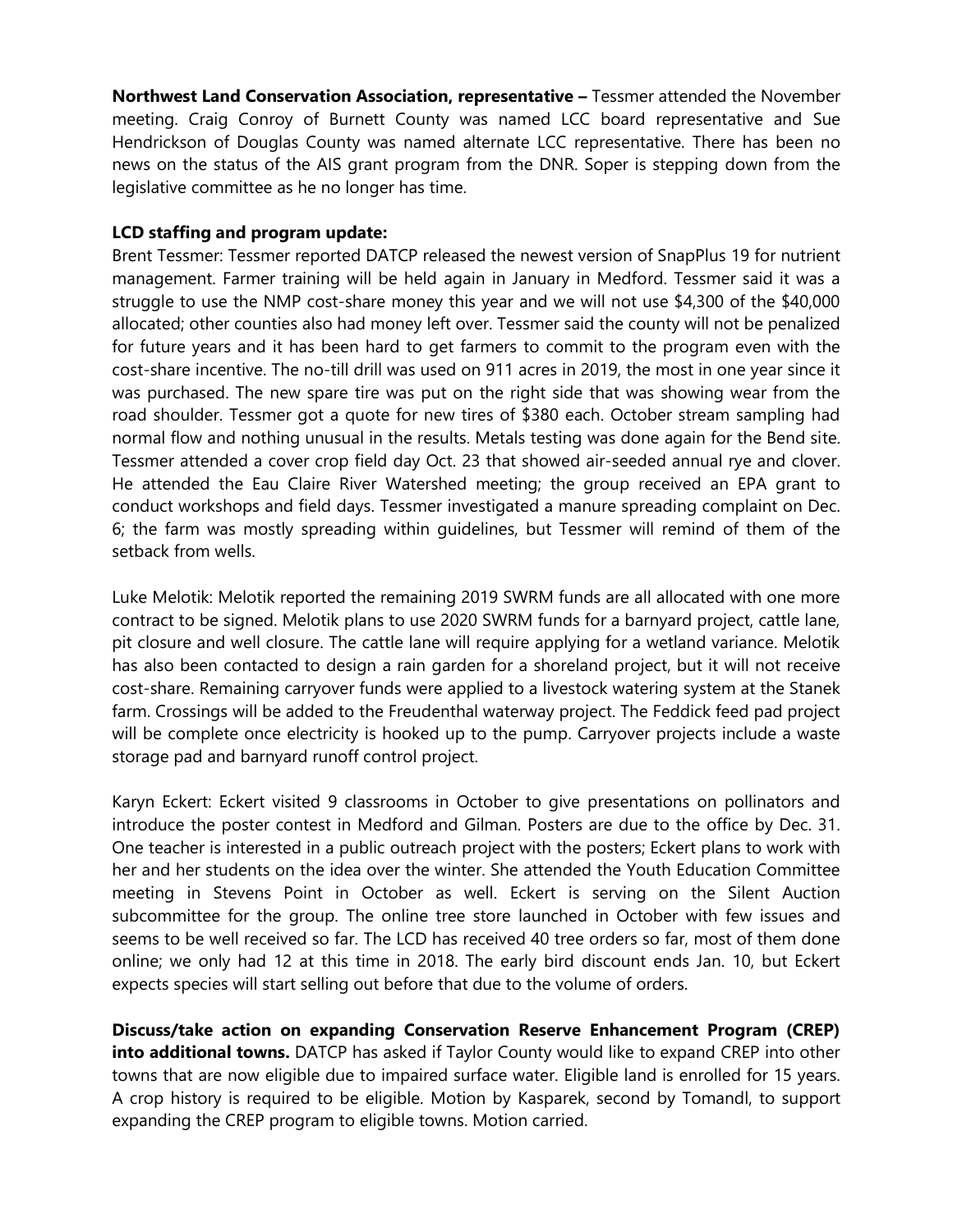# **Future Meetings and Events:**

- Next LCC Meeting………………………………………………………………………………….Tuesday, Feb. 11, 9 a.m.
- Winter County Conservationist meeting, Stevens Point………………………..Dec. 12-13
- Nutrient Management Farm Education, NTC-Medford………………………...Jan. 3, 10 & 17, 10 a.m.-3 p.m.
- Golden Sands RC&D, Stevens Point……………………………………………………...Thursday, Jan. 16, 10 a.m.
- Northwest Area Association meeting & contests, Hayward…………….……Thursday, Feb. 6, 9 a.m.
- WI Land+Water Annual Conference, KI Center, Green Bay…………………...March 4-6, 2020

Motion by Tomandl, seconded by Lemke, to adjourn at 10:00 a.m. Motion carried.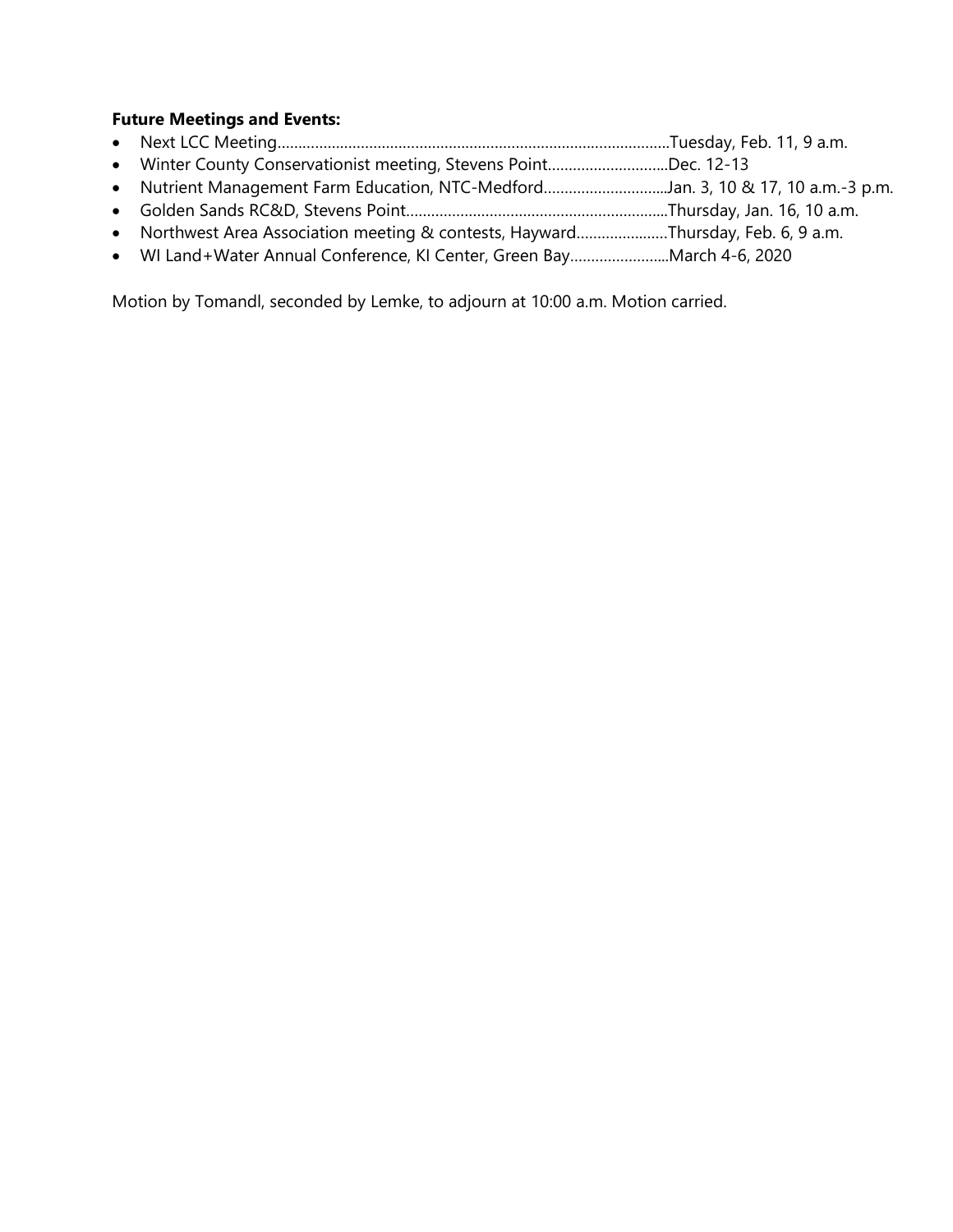October 8, 2019 County-USDA Service Center Meeting Room, Medford

**Call Meeting to Order:** Ray Soper called the meeting to order at 1:05 p.m.

**Members Present:** Ray Soper, Myron Brooks, Catherine Lemke, Joe Tomandl, Allen Kasparek **Members Absent: None**

**Other Attendees:** Brent Tessmer, County Conservationist; Karyn Eckert, Conservation Assistant; Seth Zesiger, USDA-APHIS.

**Approve Minutes:** Tomandl moved to approve the minutes of the August 13, 2019, meeting; seconded by Brooks. Motion carried.

Approve Agenda: Lemke moved to approve the agenda with 12 items; Kasparek seconded. Motion carried.

**Review and approve 8/7/19 to 9/30/19 bills.** Tomandl moved the approve the bill; seconded by Kasparek. Motion carried.

#### **Reports:**

**Wildlife Damage Program –Seth Zesiger reported.** Taylor County currently has 22 enrollees for the wildlife damage program, most for deer or bear damage. Zesiger is not expecting any damage claims. Zesiger presented the agreement for participation in the venison donation program, which requires Soper's signature. Motion by Brooks, seconded by Tomandl, to approve the venison donation program agreement. Motion carried.

Zesiger also presented the 2020 wildlife damage abatement budget. Motion by Brooks, seconded by Lemke, to approve the wildlife damage budget. Motion carried.

**Golden Sands RC&D** – Tomandl and Tessmer attended the September meeting of Golden Sands in Stevens Point. Tomandl reported the water committee discussed groundwater protection legislation, high water on area lakes and efforts to combat aquatic invasive species. Tessmer reported the agriculture committee discussed a new sign for the Jim Livingston demonstration forest and advertising for the NRCS soil tech position. Golden Sands is applying for a grant that would expand its Woods and Wildlife for Today and Tomorrow program to Taylor County. The program creates partnerships between woodland owners to enroll in forest management programs.

**Natural Resource Conservation Service** – District conservationist Melissa Knipfel was unable to attend the meeting and had no updates for the committee.

**Farm Service Agency** – Allen Kasparek reported for director Deb Marg. Sign-ups for various programs continue. There is an enrollment period for disaster claims, but no claims from Taylor County are expected.

**NRCS/County Grazing Program** – Tessmer reported for grazing specialist Lanice Szomi. No new plans have come in since the August meeting.

**Northwest Land Conservation Association, representative –** Tessmer reported the group's next meeting should be in November.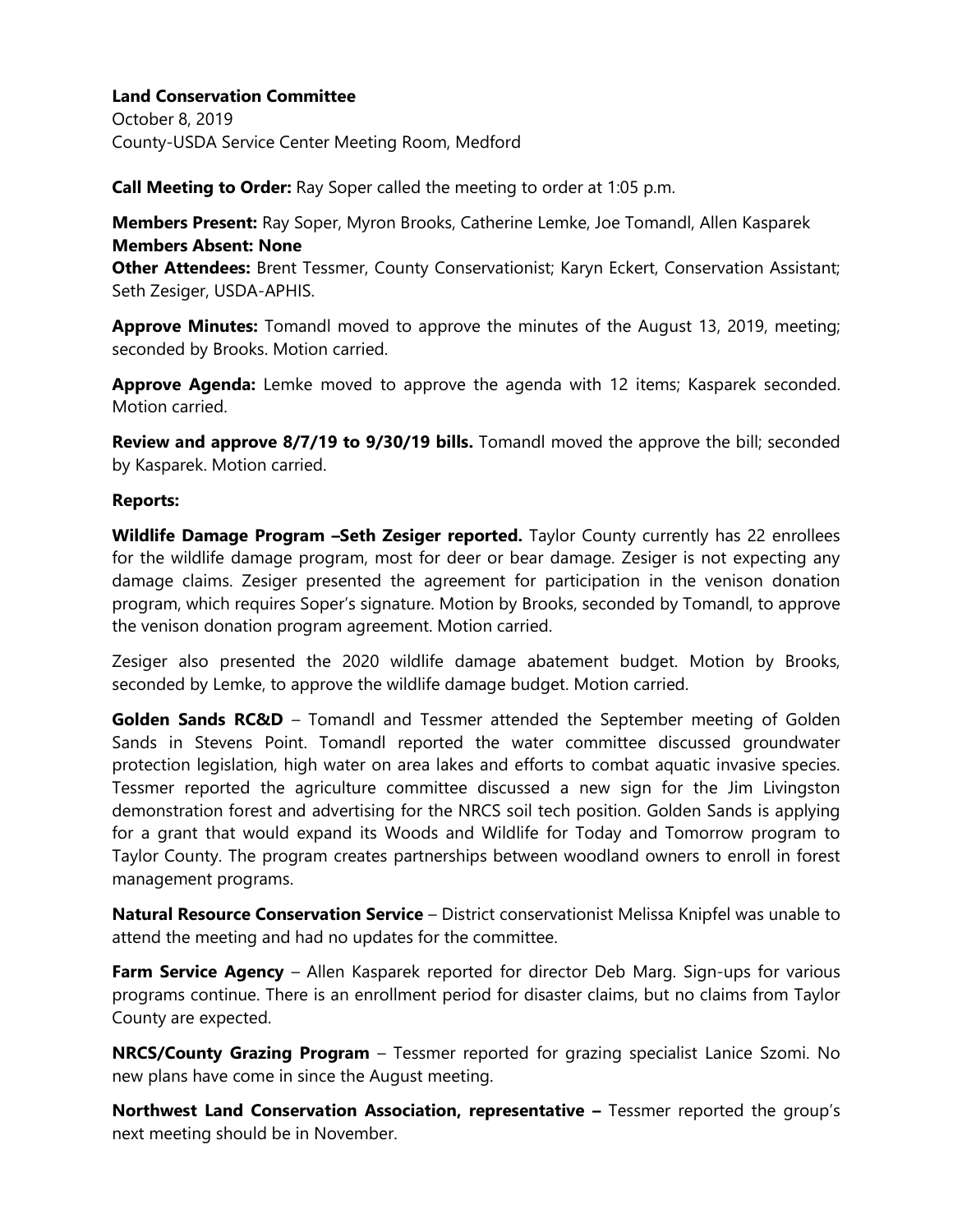### **LCD staffing and program update:**

Brent Tessmer: Tessmer attended the NRCS local work group meeting in Thorp on Sept. 9; Taylor County projects received \$611,000 in NRCS funding in 2019. Tessmer attend the nutrient management planning update in Eau Claire and a planning meeting for the 2020 NMP farmer education sessions. Farmers will be able to receive cost-share for soil sampling, capped at \$750 per farm. He completed NMPs for four smaller farms, a total of about 200 acres of soil sampling. If all farmers that expressed interest in the NMP program take the cost-share, Taylor County's 2019 grant funds will be used up. Tessmer treated buckthorn around the Ag Service Center and 14 sites of knotweed around the county. The no-till drill has made 32 stops and has covered 900 acres. It sustained damage at a farm when the operator turned sharply with the drill in the plant position, so repairs had to be made. Tessmer had normal water flow for August stream sampling and high water for September. He will take the last samples of the year, including samples from the Bend site, October 10-11. Tessmer and Eckert went to the Black River with a group of  $7<sup>th</sup>$ graders from Medford Area Middle School to talk about surface water quality and stream monitoring.

Luke Melotik: Melotik was unable to attend due to construction activity. Tessmer presented a written report.

Karyn Eckert: Eckert reported the drinking water testing program had 99 participants who submitted 94 homeowner's packages and 70 metals packages. Of those, 2 came back positive for e. coli and 29 for coliform bacteria. Twenty residents with positive coliform tests submitted second tests to confirm those results. Eckert distributed a written summary and maps from the 2019 drinking water program. Eckert participated in youth education committee and silent auction subcommittee conference calls in August. She has had a good response from a letter inviting teachers to participate in the 2020 poster contest; the theme is "Where would we BEE without Pollinators?" She visited a  $4<sup>th</sup>$  grade class in Gilman on Oct. 2 and visit  $7<sup>th</sup>$  classes at MAMS on Oct. 9 and 11. Seedlings are ordered for the 2020 tree sale and she hopes to have brochures mailed and start taking orders by Oct. 25.

**Discuss/take action on Resolution for Approval of Governmental Responsibility for Targeted Runoff Management and Notice of Discharge Grants.** Motion by Lemke, second by Tomandl, to approve the resolution. Motion carried.

**Discuss/take action on contribution of match to Golden Sands Resource Conservation & Development Council for aquatic invasive species management.** Tessmer said Golden Sands RC&D is requesting the same cash contribution as 2019 as match for its invasive species. Each county served by Golden Sands is asked to contribute. Motion by Kasparek, seconded by Brooks, to contribute \$2,062.50, from tree sale revenue. Motion carried.

**Discuss/take action on topper for 2019 Ram truck.** Tessmer received quotes from a topper for the Ram truck from two dealers. Slick Up Center in Altoona offered the lower price of \$1,778. Motion by Tomandl, seconded by Lemke, purchase a topper for the 2019 Ram truck. Motion carried.

### **Future Meetings and Events:**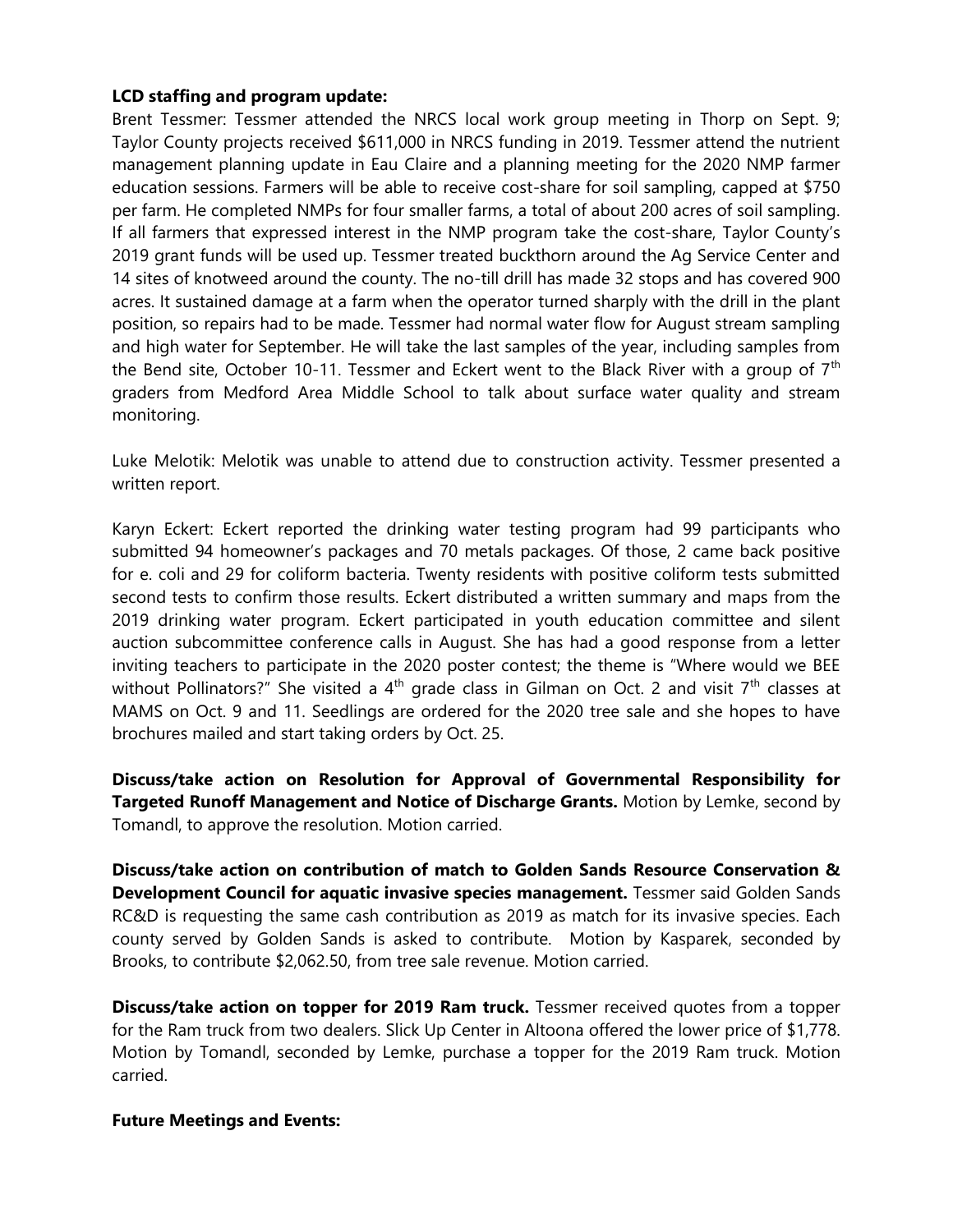Motion by Tomandl, seconded by Lemke, to adjourn at 2:20 p.m. Motion carried.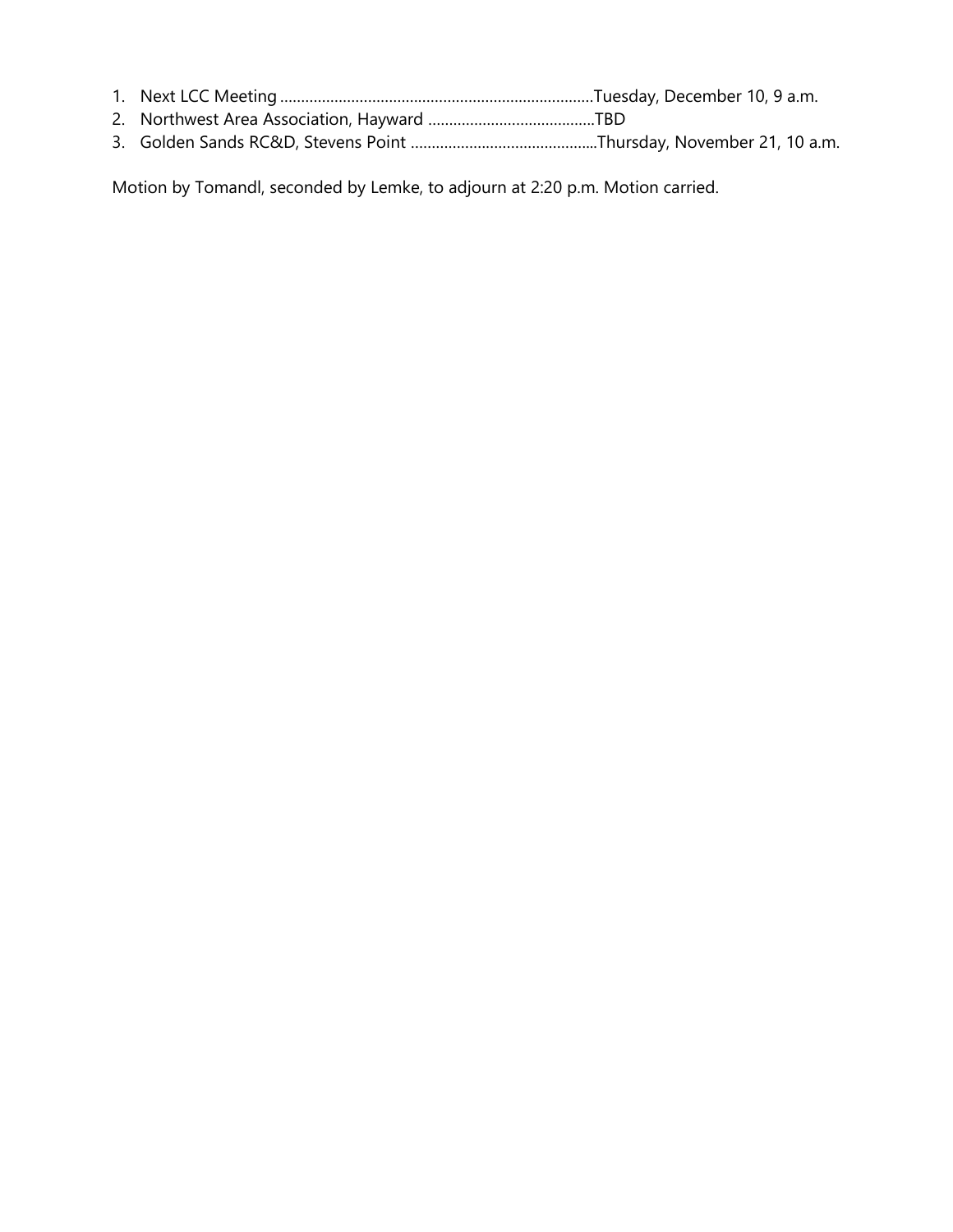August 13, 2019 County-USDA Service Center Meeting Room, Medford

**Call Meeting to Order:** Ray Soper called the meeting to order at 8:56 a.m.

**Members Present:** Ray Soper, Myron Brooks, Catherine Lemke, Joe Tomandl, Allen Kasparek **Members Absent: None**

**Other Attendees:** Brent Tessmer, County Conservationist; Luke Melotik, Engineering Technician; Karyn Eckert, Conservation Assistant; Chris Hamerla, Golden Sands RC&D; Melissa Knipfel, NRCS; Steve Suchomel, Town of Little Black.

**Approve Minutes:** Brooks moved to approve the minutes of the June 11, 2019, meeting; seconded by Kasparek. Motion carried.

**Approve Agenda:** Tomandl moved to approve the agenda with 13 items; Lemke seconded. Motion carried.

**Review and approve 6/5/19 to 8/6/19 bills.** Brooks moved the approve the bill; seconded by Lemke. Motion carried.

#### **Reports:**

**Wildlife Damage Program** – Wildlife specialist Seth Zesiger was not able to attend and provided a written report.

**Golden Sands RC&D** – Tomandl and Tessmer attended the July meeting of Golden Sands in Stevens Point. Tomandl attended the water committee which discussed recent legislative hearings in Stevens Point. There is movement to create a nitrates plan for Wisconsin. Southern counties reported high water levels in lakes. Tessmer attended the agriculture and forestry committee. Golden Sands will contract with NRCS to provide a soil conservation technician based in Medford. Chris Hamerla discussed projects and efforts in Taylor County, including Snapshot Day on Aug. 17 at the Perkinstown Winter Sports Area.

**Natural Resource Conservation Service** – Knipfel reported. NRCS plans to hire the soil conservation technician before the end of the fiscal year. The employee would design projects and work with Melotik. It is not yet determined if the person can work on projects in Price and Clark counties, who are not members of Golden Sands but covered by the Medford office. The position is a 3 year contract. NRCS has 98 CSP contracts. Of those, 14 were eligible for the grassland conservation initiative and 6 will participate. The annual local work group meeting is Sept. 9 in Thorp.

**Farm Service Agency** – Allen Kasparek reported for director Deb Marg. The new dairy market program began in January. Crop reporting has been extended. Sign-up for the tariff relief program began. Cover crops were required to be planted on prevented plant acres by Aug. 1.

**NRCS/County Grazing Program** – Tessmer reported for grazing specialist Lanice Szomi. Szomi has 3 potential plans to work on, one beef and two dairy, all in western Taylor County.

**Northwest Land Conservation Association, representative –** Tessmer attended the June 27 meeting. The group is looking for a host for the fall tour. Tessmer also attended the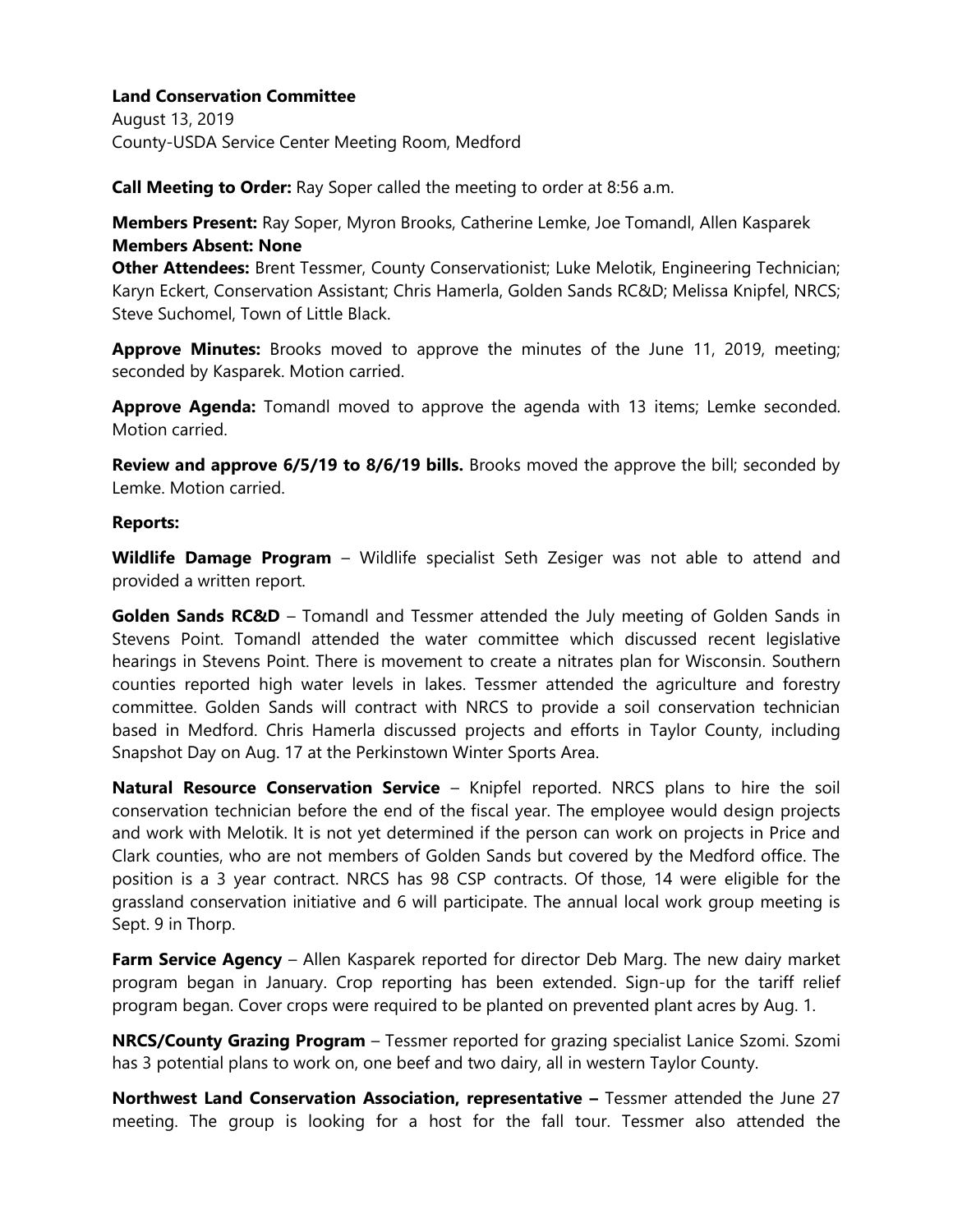legislative/administrative committee during the July county conservationist meeting in Stevens Point. The committee was disappointed with the state budget and discussed strategies to lobby legislators for support to fully fund conservation staffing.

### **LCD staffing and program update:**

Brent Tessmer: Tessmer assisted with the tractor safety training course held in June in Gilman. He met with a DNR representative from the CAFO program for a walk-through at Brandner Dairy Farm. A complaint was received of manure being stacked in a field ditch near Lublin. The farmer was told to spread and clean-up the site as soon as possible and Tessmer provided him with a map of approved stacking areas. He completed soil sampling at two farms. About half of the nutrient management cost-share funds have been used with the remainder still available to farmers. He presented a "lunch and learn" session in June in partnership with UW-Extension. Invasive species was the topic and about 9-10 people attended. He has been checking wild parsnip sites and treating and pulling any plants found. Beetles from LCD's rearing program were released at 8 sites in July. The no-till drill has covered 700 acres with 27 stops, a very busy year even with rain holding up planting. He promoted the drill at a beef pasture walk in July. Stream samples collected in June showed similar trends to other years.

Luke Melotik: Melotik spent a lot of time revising the plans and fixing items the state wanted changed. The Feddick project will include a feed pad, collection system and waste storage that gravity flows into an existing pit. Cody Overgard has been working with him on the Fettes manure pit project. Melotik visited a site near Ladysmith for a concrete pour for a manure pit project. He attended a Basic Ag for Conservationists training. A follow-up field day will be held in September. The McAlpine fencing project is finished except for the watering system. He hopes to attend a grade stabilization field day unless he needs to be on-site for project construction. Future projects that farmers have expressed interest in a pit closure, barnyard and a well closure.

Karyn Eckert: Eckert reported ads had been placed in the Star News and Shopper for the upcoming drinking water program. Bottle distribution is Aug. 19-23 in Medford, with distribution hours in Westboro on Aug. 22 and Gilman on Aug. 23. Collection day is Aug. 26 and samples will be transported to the lab at UW-Stevens Point on Aug. 27. Eckert ordered 100 sample kits which have arrived and are ready to distribute. LCD had three display boards at the fair, one on water, one on invasive species and one on our county Land and Water Resource Management Plan, along with handouts for visitors to take. A Golden Sands representative attended the fair Saturday morning. The office should be getting the scanner to take credit cards soon. Eckert assisted Tessmer with purple loosestrife beetle release in July. The department is working on figuring out species and orders for the 2020 Tree & Shrub Sale.

**Discuss/take action on 2020 budget**. Tessmer presented the 2020 draft budget. Band funding for projects decreased \$10,413 for our county. Statewide, there was a 2% decrease in bond funding. SWRM (staffing) grants were increased 5 percent statewide, giving the department an additional \$9,417. Tessmer increased line items he felt needed additional funds, but he requested guidance for where to allocate the remaining funds if the department planned to submit a budget with 0% increase to finance.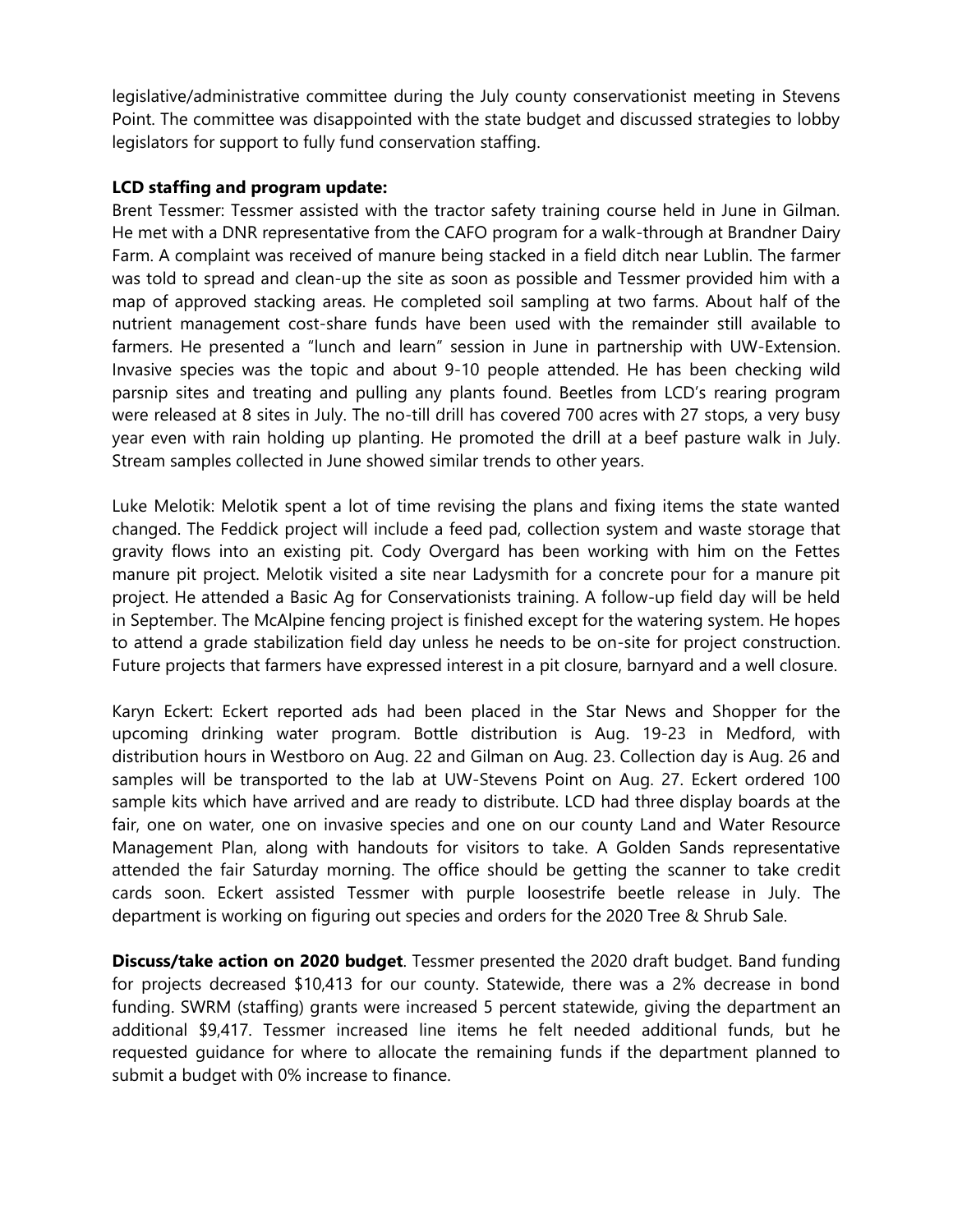Motion by Kasparek, second by Brooks, to increase the equipment outlay to \$8,864 and approve the budget. Roll call vote, 5 yes, 0 no. Motion passed.

**Discuss/take action on County Farmland Preservation Plan.** Tessmer said Taylor County has received a grant to cover half the cost of writing the plan and staff time can be used as match to cover the remainder. He would like to contract with Northwest Regional Planning to help us prepare the plan. Motion by Tomandl, seconded by Lemke, to contract with Northwest Regional Planning to develop a Farmland Preservation Plan. Motion carried.

**Discuss/take action on International Migratory Bird Day Resollution.** Motion by Tomandl, seconded by Lemke, to approve the resolution. Motion carried.

**Discuss/take action on online Tree & Shrub Sale store.** Eckert presented a preview of the proposed online tree and shrub store created on the Shopify platform. The site charges \$29 per month, with a discount if paid per year. Motion by Tomandl, second by Brooks, to approve the online tree & shrub sale store. Motion carried.

### **Future Meetings and Events:**

Motion by Lemke, seconded by Brooks, to adjourn at 11:20 a.m. Motion carried.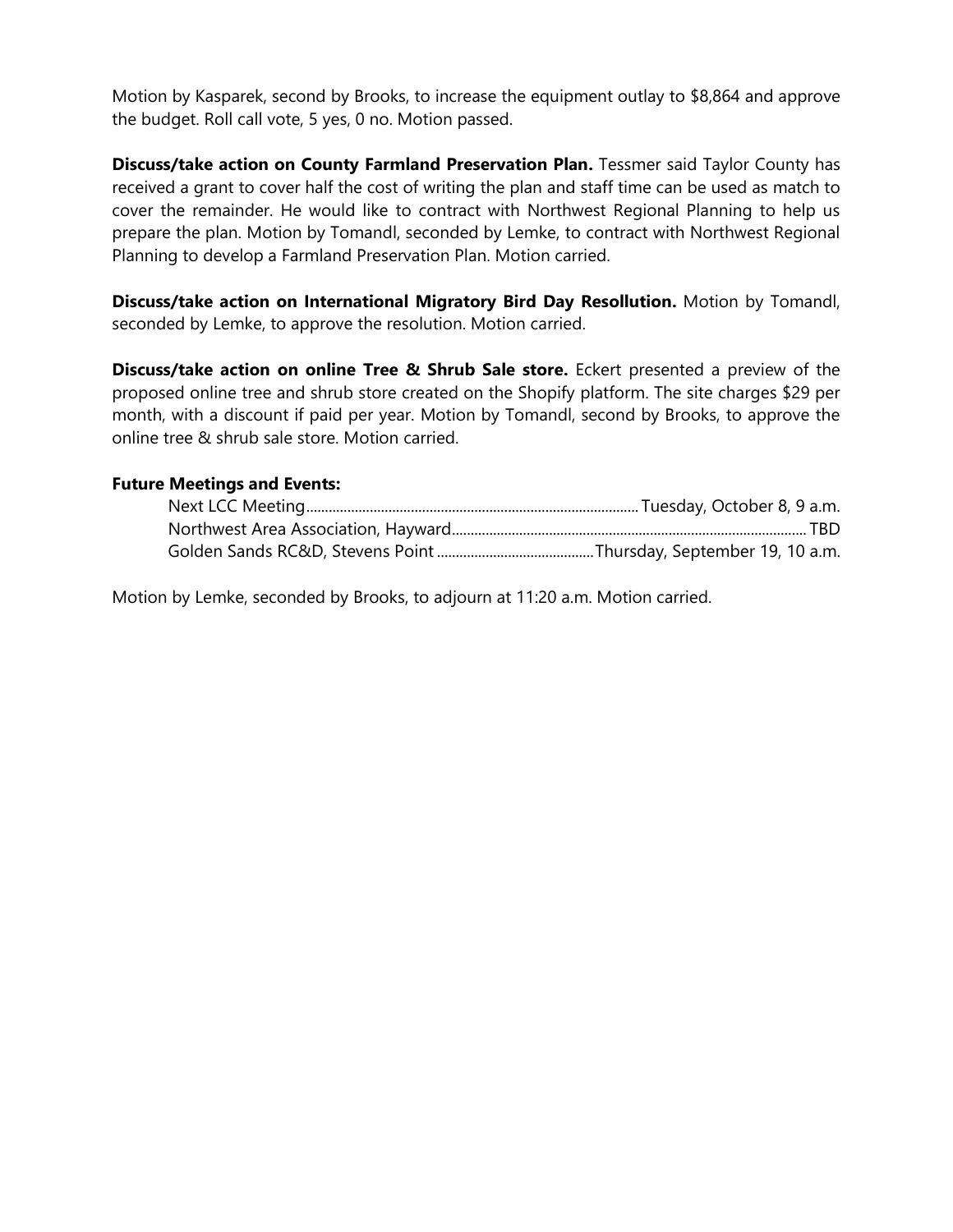June 11, 2019 County-USDA Service Center Meeting Room, Medford

**Call Meeting to Order:** Ray Soper called the meeting to order at 9:00 a.m.

**Members Present:** Ray Soper, Myron Brooks, Catherine Lemke, Joe Tomandl, Allen Kasparek **Members Absent: None**

**Other Attendees:** Brent Tessmer, County Conservationist; Luke Melotik, Engineering Technician; Karyn Eckert, Conservation Assistant; Steve Suchomel, Town of Little Black; and Akilah Dillon, The Star News.

**Approve Minutes:** Brooks moved to approve the minutes of the April 15, 2019, meeting; seconded by Tomandl. Motion carried.

**Approve Agenda:** Kasparek moved to approve the agenda with 11 items; Brooks seconded. Motion carried.

**Review and approve 4/2/19 to 6/4/19 bills.** Tomandl moved the approve the bill; seconded by Kasparek. Motion carried.

#### **Reports:**

**Wildlife Damage Program** – Wildlife specialist Seth Zesiger was not able to attend. He did not have any updates to report.

**Golden Sands RC&**D – Tomandl and Tessmer attended the May meeting of Golden Sands. Tomandl attended the water committee. They discussed legislation to address nitrates in well water that would fund grid sampling in townships. Golden Sands hired two technicians to inspect boat landings as part of its Aquatic Invasive Species work. They will be resurveying lakes for invasive species, including in Taylor County. Golden Sands is working on funding to construct a more permanent facility for rearing beetles to control purple loosestrife. It hopes to expand the Woods and Wildlife program to all countries, including Taylor, if the grant is approved. Tessmer reported the ag committee discussed Golden Sands signing on to a cooperative agreement with NRCS to hire grazing staff.

### **Natural Resource Conservation Service** – No report.

**Farm Service Agency** – Allen Kasparek reported for director Deb Marg. Dairy payments will be issued for January through April. Crop reporting is behind, and FSA is expecting a lot of prevented planting acres.

**NRCS/County Grazing Program** – Tessmer reported for grazing specialist Lanice Szomi. Szomi is caught up with plans currently and is waiting for new plan requests.

**Northwest Land Conservation Association, representative –** The next area association meeting is June 27 in Hayward.

### **LCD staffing and program update:**

Luke Melotik was introduced as the new engineering technician. He started on May 28.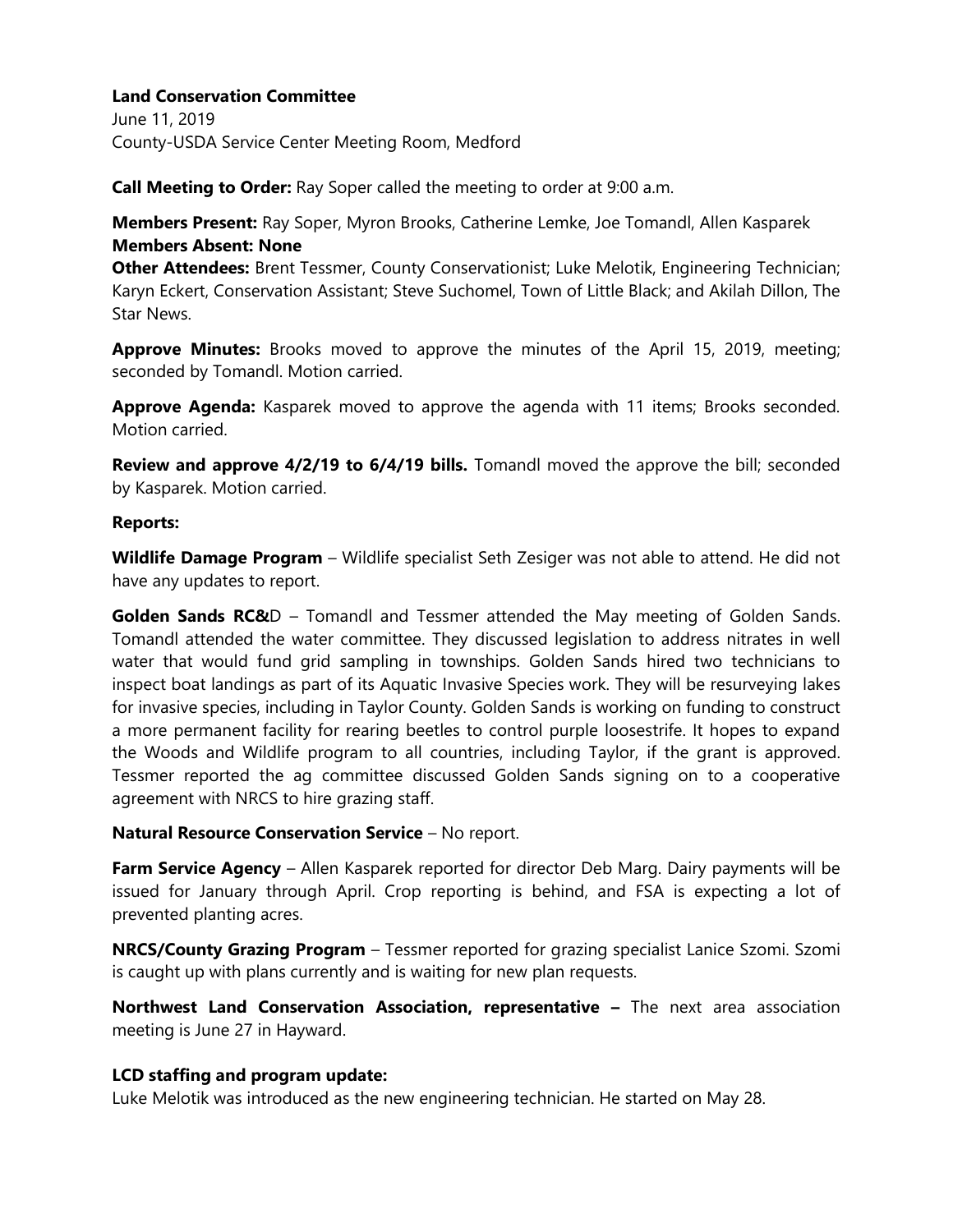Brent Tessmer: Tessmer reported he is finishing up a small NMP plan. The deadline to report NMP acres to the state is this week; Tessmer believes Taylor County's acres will be down due to some voluntary plans not being turned in this year. Buckthorn Bash was cancelled and rescheduled due to cold and rain; the new date had great weather and the  $5<sup>th</sup>$  graders enjoyed the morning. Purple loosestrife was dug and potted in May. Tessmer and Eckert placed beetles on the plants with netting June 10. The beetles should be ready to release in a few weeks. Tessmer treated garlic mustard and noted there were fewer plants than other years. He will start treating wild parsnip soon. Tessmer gave a presentation on invasive species at the Towns Association meeting with information on mowing times to minimize the spread of seed. He will talk about invasive species at UW-Extension's Learning for Life event on June 18. The first round of stream sampling was done May 23-24. The no-till drill has done 440 acres so far with more planned, which is more than all of 2018. North Breeze Dairy withdrew their permit application for manure storage. Brandner Dairy is in the CAFO permit application process with the state.

Karyn Eckert: The Tree Sale wrapped up in May with over 13,600 trees sold and a profit of about \$3,500. Money from the tree sale has been use for items such as the Land and Water Resource Management Plan, grant match for invasive species and similar items. The forestry class at Medford High School helped package the 500 maple trees the LCD donated to Maple Fest in April. The drinking water program is set for August with bottle distribution Aug. 19-23 and collection on Aug. 26. We will be distributing and collecting bottles in Gilman and Westboro, as well as our office. We will have displays at the fair to promote the drinking water program and other department activities. Eckert attended a youth education committee meeting in Stevens Point in May. The theme for this year's poster contest is pollinators. Eckert and Chris Hamerla taught buckthorn identification prior to Buckthorn Bash. Eckert and Tessmer also shared a soil conservation demo at the Simek Center and taught forest plant identification at the Medford School Forest in May.

**Discuss/take action on replacement of Land Conservation Department truck**. Two bids were received. Motion by Kasparek, seconded by Brooks, to accept Medford Chrysler Center's bid of \$26,992. The cost will be paid for from the sale of the current truck to the Highway Department for \$14,000 and the balance taken from technical service fees. Motion carried.

**Discuss/take action on online Tree & Shrub Sale store and accepting credit card payments.**  Eckert report the LCD has been getting more requests to use credit cards to pay for water and soil samples, trees and other things the LCD charges for. Customers have also asked about ordering trees over the phone and online; other counties are offering online ordering and some have moved to online only tree sales. LCD could use the PayGov.us that other county departments have used – the fee would be 2.5% (minimum of \$1 and would be passed on to card users). Eckert and Melissa Seavers from the IT Department also researched setting up an online store for trees. The fees range from \$26 to \$29 per month for Shopify or Square stores, plus credit card fees would be 2.9% plus .30 per transaction. The online service could also be used to manage inventory and offline orders. Most online store services allow a trial period of a few weeks before committing to them.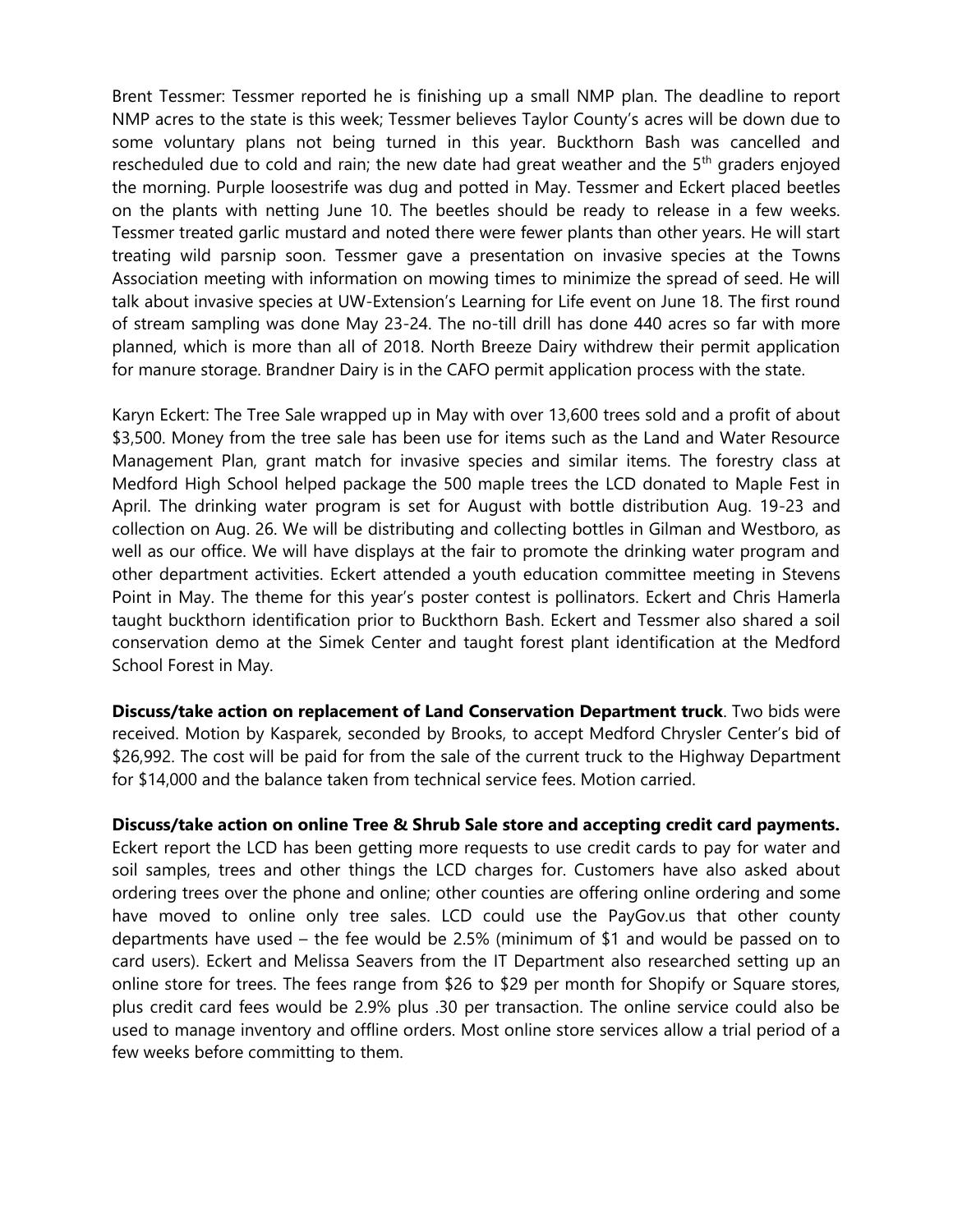Motion by Tomandl, seconded by Lemke, to allow the Land Conservation Department to accept credit cards using the PayGov.org service. Motion carried. The request will be forwarded to the finance committee.

Motion by Tomandl, seconded by Brooks, to sign up for trial periods of online stores to decide which platform would best fit the needs of the LCD. The online tree sale store would go back on the agenda in August for a final decision. Motion carried.

# **Future Meetings and Events:**

Motion by Brooks, seconded by Lemke to adjourn at 10:21 a.m. Motion carried.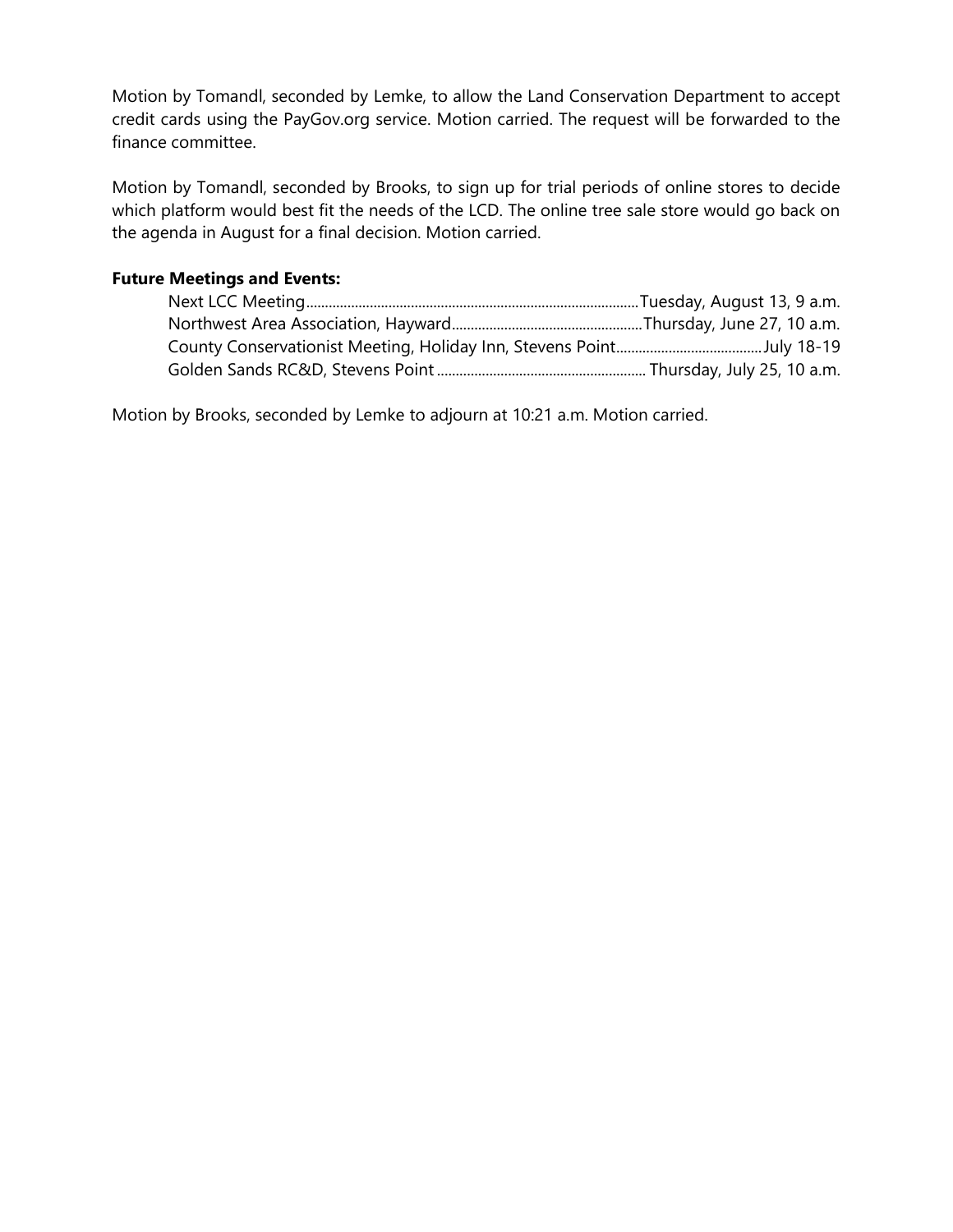April 15, 2019 UW Extension Meeting Room, County-USDA Service Center

The LCC meeting was called to order by Ray Soper at 9:00 a.m. The meeting was held in the UW Extension Meeting Room, County-USDA Service Center, Medford, WI. Members present were Ray Soper, Myron Brooks, Catherine Lemke, Joe Tomandl and Allen Kasparek. Brent Tessmer, Conservation Technician; and Karyn Eckert, Conservation Assistant; Seth Zesiger, APHIS; and Melissa Knipfel, NRCS, were also present.

**MOTION** by Tomandl/Brooks to approve the minutes of the February 12, 2019 meeting and the April 5, 2019 meeting. **MOTION CARRIED.**

**MOTION** by Lemke/Tomandl to approve the agenda. **MOTION CARRIED.**

**MOTION** by Brooks/Tomandl to approve the 2/4/19-4/1/19 bills. **MOTION CARRIED.**

## **Reports**

**Wildlife Damage Program, Wildlife Damage Specialist, reported:** Seth Zesiger reported calls for deer damage to stored feeds increased after the county received more snow in February. He has also responded to beaver complaints and wolves harassing cattle near Sheldon. Zesiger reported there is another bill to remove wolves from the endangered species list. The Fish and Wildlife Service has also proposed to delist wolves and is proceeding with public comment periods; he expects the earliest it could happen is March 2020, but it would also be challenged in court.

**Golden Sands RC&D, Taylor County representative:** Tomandl and Tessmer attended the March meeting in Stevens Point. Tomandl gave an overview of Golden Sands RC&D and distributed the 2018 year in review. In the March water committee meeting, reports were given on well testing and contamination found and Wood County's nitrate testing lab. Tomandl said Golden Sands approved selling materials from the Prairie Chicken Festival for a reasonable price. Tessmer reported on the ag and forestry committee. Golden Sands took over the NRCS agreement from Southwest Badger RC&D which funds contract employees to work with graziers. Golden Sands also received an award for its work on urban forestry.

**Natural Resources Conservation Service, District Conservationist:** Knipfel reported NRCS completed 29 Young Forest Initiative projects this winter. NRCS has 44 contracts totaling \$707,000 with about \$500,000 in farmstead projects alone. Three farmstead applications came from Taylor County. Knipfel said Stanfley had worked on NRCS projects prior to leaving the department, but will not be working on any new projects in his limited role with LCD. NRCS is currently taking EQIP applications for soil health and cover crops. Knipfel said NRCS is seeing an uptick in wetland and highly erodible soil violations. There is a backlog of FSA determination requests due to the government shutdown. CSP sign-ups were on hold due to the new Farm Bill. NRCS is now taking CSP sign-ups until May 10.

**Farm Service Agency, County Director:** No report.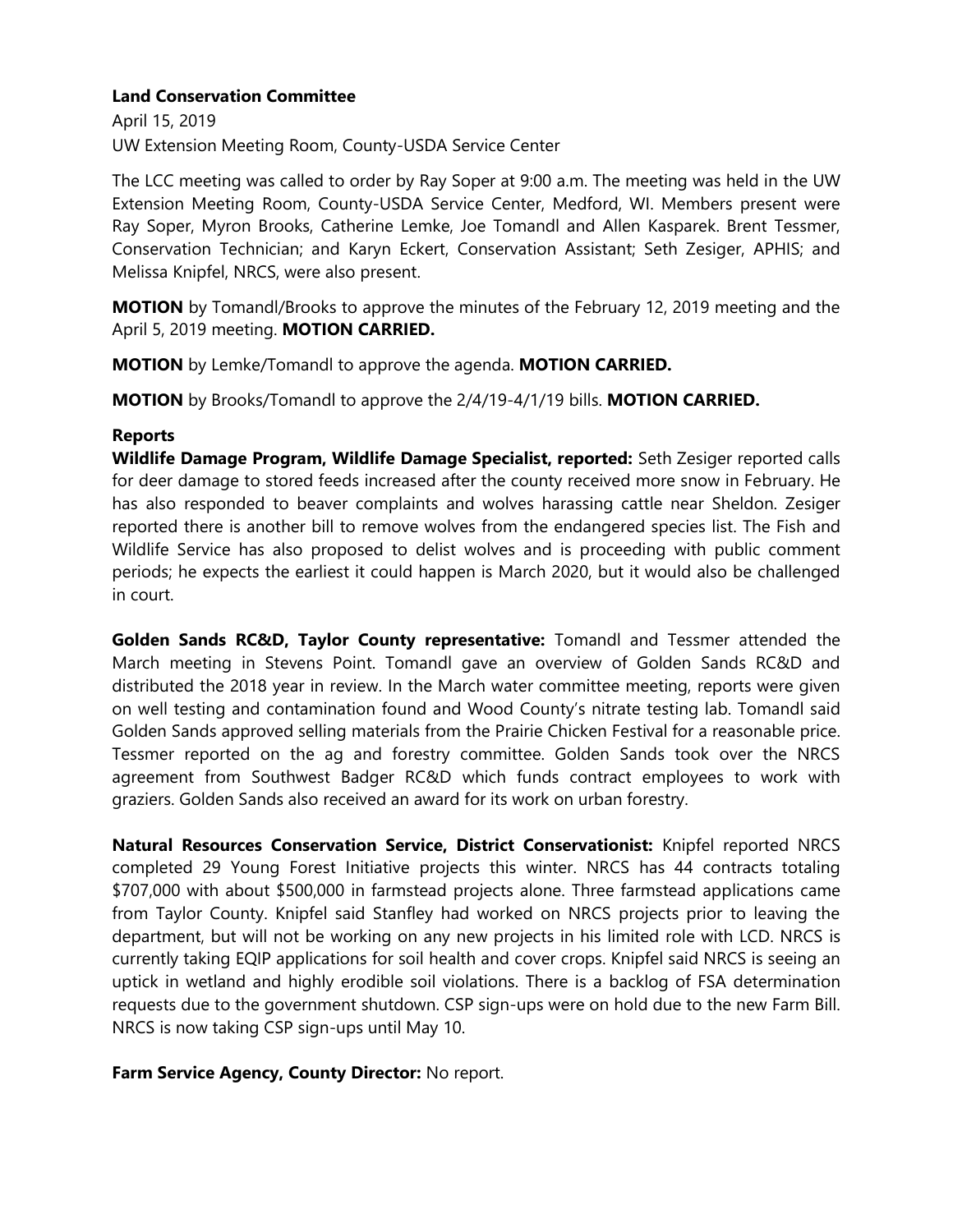**NRCS/County Grazing Program, Grazing Specialist, reported by Tessmer:** Grazing planner Lanice Szomi is updating a grazing plan for a farmer who is transitioning from dairy to beef.

**Northwest Land Conservation Association, representative:** Soper and Eckert attended the area meeting held at the Land & Water Conference in Lake Geneva. Soper attended the legislative committee meeting in Stevens Point. Discussion was held on SWRM grants and the request to fully fund them. Soper said recent media coverage of groundwater problems has given the request to increase staffing funds momentum.

# **LCD staffing and program update.**

Brent Tessmer: The deadline for nutrient management plan checklists is past. Tessmer is helping 6-7 farmers finish up plans and is working with consultants to get information on those plans. LCD is now able to offer assistance with soil sample costs for farmers writing new plans. The notill drill is ready to go, and nine farmers have signed up to use it. Tessmer attended a meeting in Hayward in February to discuss changes in DNR grants for aquatic invasive species. The grants are changing from competitive to county allocations. Taylor County could pursue the allocation on its own or partner/contract with another group. Tessmer attended the state CISMA meeting with Ann Dassow from the Forest Service. One idea he learned about there was a waterless boat washing station but installing one would likely be cost-prohibitive.

Karyn Eckert: Eckert attended the speaking contest in Hayward on Feb. 14. Two Taylor County students competed with Julia Pester placing  $3<sup>rd</sup>$  in the senior division. The WLWCA Youth Education Committee met by conference call on Feb. 19. May will be an in-person meeting. Eckert co-chaired the silent auction at the WLWCA conference and attended sessions on drinking water and moving toward a paperless office. Poster and speaking contest awards were received and distributed to all but one school. Tree sale pick-up is being planned for April 25-26, a week later than originally planned due to the snow. Leftovers will be for sale during pick-up and at Maple Fest on April 27.

Marie Koerner arrived at 9:58 a.m.

**Closed Session. MOTION** by Brooks/Lemke, at 10 a.m. to go into closed session pursuant to Wisconsin State Statutes, Section 19.85 (1)(c), for the purpose of reviewing candidates interviewed for the Engineering Technician position, as well as salary and benefits. A roll call vote cast, five (5) voting aye, **MOTION CARRIED.**

**Open Session. MOTION** by Kasparek/Lemke, to go into open session at 10:22 a.m. A unanimous cast, the motion carried.

**Approve the County Conservationist job description. MOTION** by Tomandl/Brooks to approve the County Conservationist job description. **MOTION CARRIED.**

**Approve Engineering Technician job description. MOTION** by Brooks/Lemke to approve the Engineering Technician job description. **MOTION CARRIED.**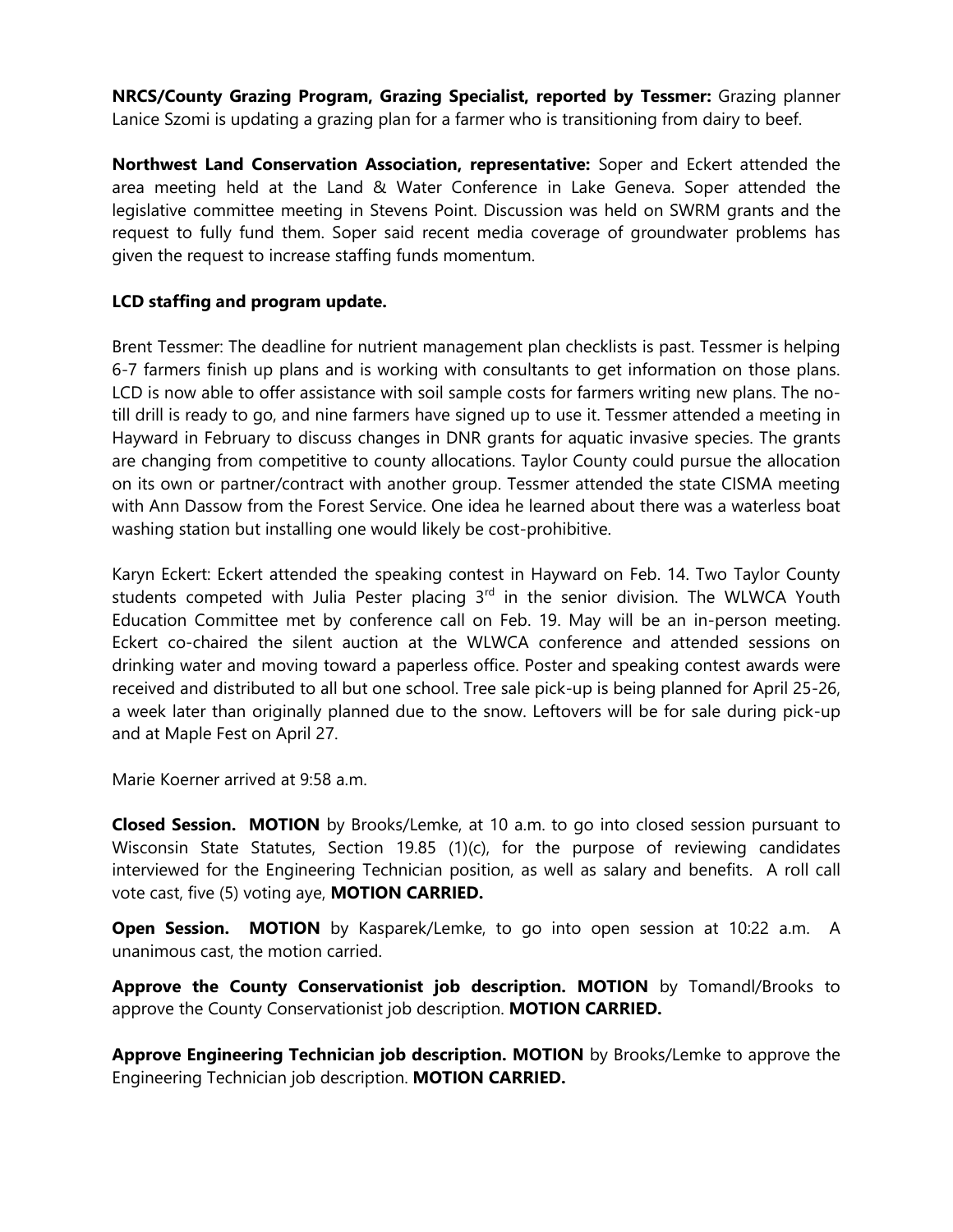**Appoint County Conservationist (Department Head) position and approve salary. MOTION**  by Brooks/Tomandl to appoint Brent Tessmer as County Conservationist, pay grade L, step 4, effective April 15, 2019. **MOTION CARRIED.**

Discuss/take action on 2020 Staffing Grant and 2019 Annual Work Plan. Tessmer said the annual work plan is similar to past years with a few additions from the new LWRM Plan. **MOTION** by Tomandl/Lemke to approve the 2019 Annual Work Plan. **MOTION CARRIED.**

**MOTION** by Tomandl/Lemke to approve the 2020 Staffing Grant application. **MOTION CARRIED.**

Discuss/take action on replacement of Land Conservation Department truck. Three bids were received and met bid specifications: Medford Chrysler Center, \$26,449; Medford Motors, \$28,036; and Toycen of Ladysmith, \$31,866.90. Trade-in values for the current truck were \$14,000 from Medford Chrysler and \$12,800 from Medford Motors. The Highway Department has offered to purchase the truck for \$14,000. **MOTION** by Brooks/Lemke to accept Medford Chrysler's bid of \$26,449. **MOTION CARRIED.**

**Discuss/take action on 2019 Drinking Water Program rates.** Eckert recommended keeping the rates at \$25 per package. **MOTION** by Tomandl/Kasparek to set the rate at \$25 per test package. **MOTION CARRIED.**

#### **Future Meetings and Events:**

Soper asked if anyone else would be interested in representing the committee at the area meeting as he does not have time to attend the meetings.

**MOTION** by Lemke/Brooks to adjourn at 10:54 a.m. **MOTION CARRIED.**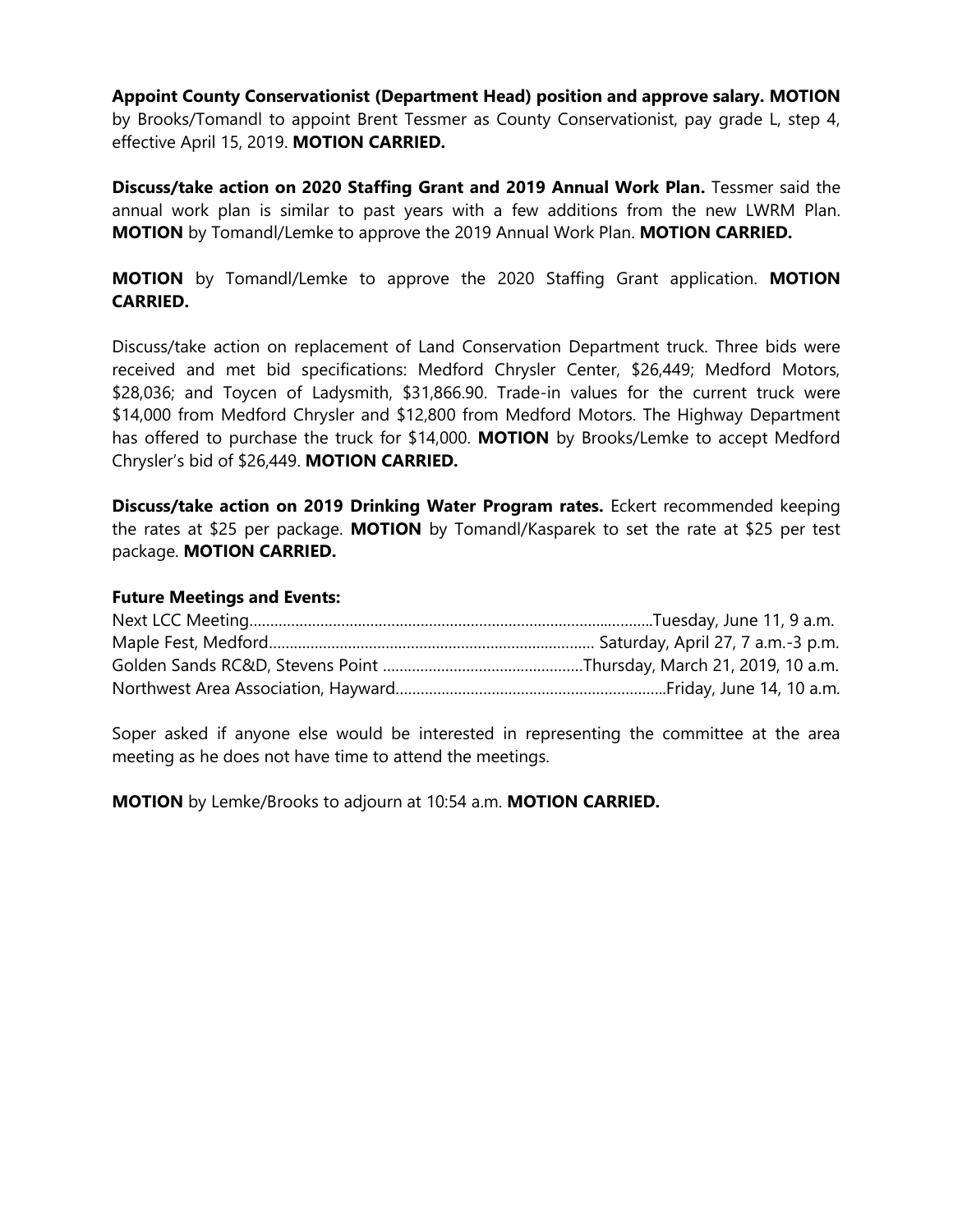April 5, 2019 3<sup>rd</sup> Floor County Board Room #3306, Taylor County Courthouse

**Call Meeting to Order:** Ray Soper called the meeting to order at 1:00 p.m. **Members Present:** Ray Soper, Catherine Lemke, Myron Brooks, Joe Tomandl, Allen Kasparek **Members Absent:** None **Other Attendees:** Marie Koerner, Ben Stanfley, Colleen Handrick [left at 1:02 p.m.]

**Approve Agenda.** A motion was made by Brooks, seconded by Tomandl, to approve the agenda with five items. A unanimous vote cast, the motion carried.

**Closed Session.** A motion was made by Brooks, seconded by Lemke, at 1:02 p.m. to go into closed session pursuant to Wisconsin State Statutes, Section 19.85 (1)(c), for the purpose of conducting interviews for the Taylor County Conservation Engineering Technician position. A roll call vote cast, five (5) voting aye, the motion carried.

**Open Session.** A motion was made by Brooks, seconded by Tomandl, to go into open session at 4:13 p.m. A unanimous cast, the motion carried.

A motion was made by Brooks, seconded by Lemke, to offer the County Conservation Engineering Technician position to the  $1<sup>st</sup>$ -ranked applicant who had interviewed. A unanimous vote cast, the motion carried.

**Adjournment.** A motion was made by Tomandl, seconded by Lemke, to adjourn at 4:15 p.m. A unanimous vote cast, the motion carried.

**Secretary:** Marie Koerner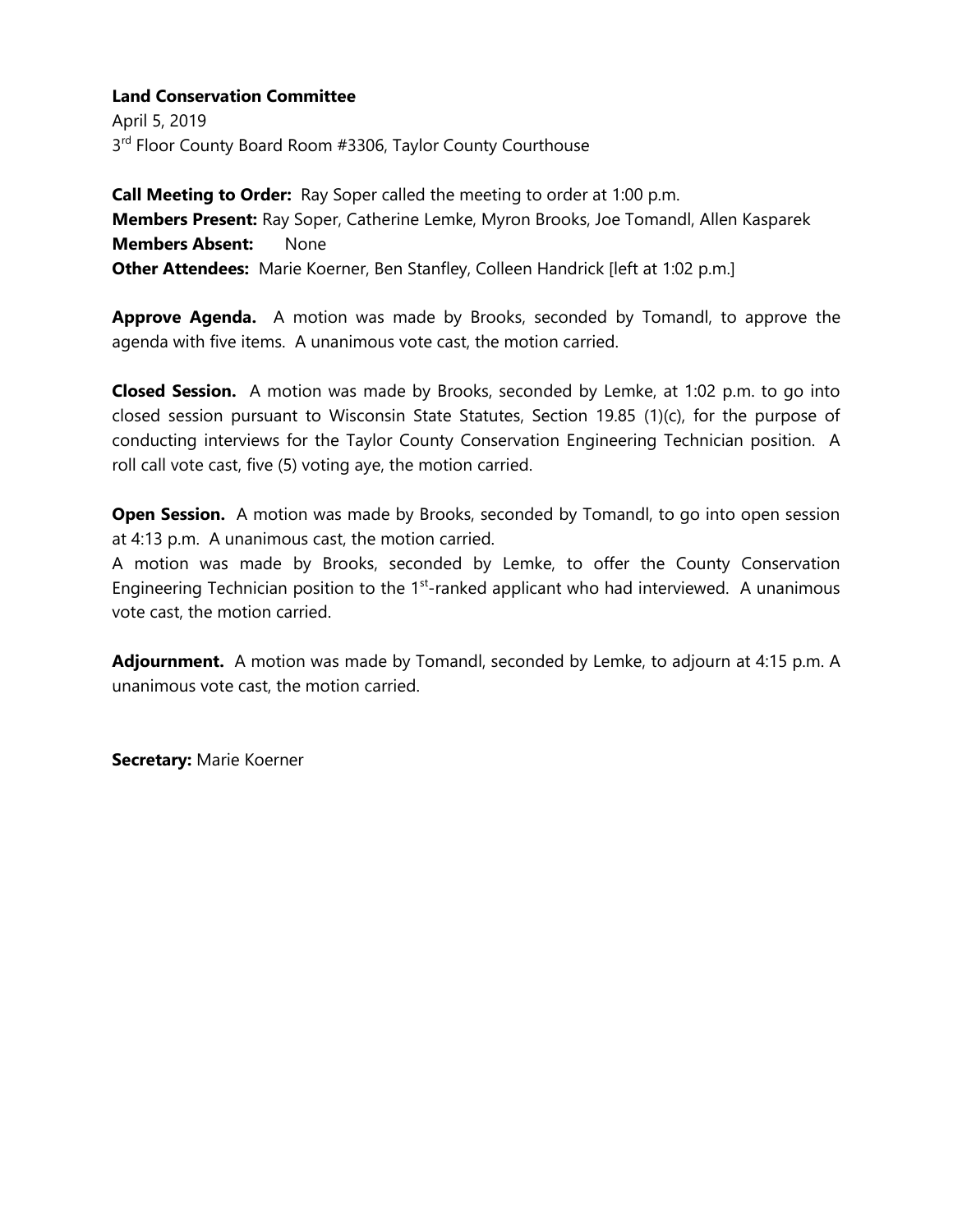# **TAYLOR COUNTY LAND CONSERVATION COMMITTEE Minutes of February 12, 2019**

The LCC meeting was called to order by Ray Soper at 9:00 a.m. The meeting was held in the UW Extension Meeting Room, County-USDA Service Center, Medford, WI. Members present were Ray Soper, Myron Brooks, Catherine Lemke and Joe Tomandl. Ben Stanfley, County Conservation Engineer; Brent Tessmer, Conservation Technician; and Karyn Eckert, Conservation Assistant were also present.

**MOTION** by Tomandl/Brooks to approve the minutes of the December 11, 2018 meeting and the January 28, 2019 meeting. **MOTION CARRIED.**

**MOTION** by Lemke/Tomandl to approve the agenda. **MOTION CARRIED.**

**MOTION** by Tomandl/Brooks to approve the 12/5/18-2/4/19 bills. **MOTION CARRIED.**

### **Reports**

**Wildlife Damage Program, Wildlife Damage Specialist, reported:** Seth Zesiger was not able to attend and had no updates. LCD received the final billing for 2018 wildlife damage and is waiting on an invoice for deer donation processing to submit for reimbursement.

**Golden Sands RC&D, Taylor County representative:** Tomandl and Tessmer attended the January meeting in Stevens Point. Discussion included nitrates in groundwater and groundwater legislation. Miller Dam is scheduled to be mapped for aquatic invasive species. Golden Sands is working with Jim Livingston to create a demonstration forest in Taylor County. The group is considering hiring a grazing planner.

**Natural Resources Conservation Service, District Conservationist:** NRCS is working with Allen Fettes on a manure pit and transfer system. The project will probably need a variance for wetland setback. Stanfley reported he partially approved a permit for another NRCS project, a waste transfer system for Nick and Lynn Hicks, pending payment of the permit fee.

**Farm Service Agency, County Director:** No report.

**NRCS/County Grazing Program, Grazing Specialist, reported by Stanfley:** No updates since last meeting.

**Northwest Land Conservation Association, representative:** Soper attended the legislative committee meeting. Discussion was held on what WLWCA should be asking for in the next state budget. One group wants to ask for full funding of staffing grants; the committee approved the request narrowly by one vote. The executive board was asked to review the decision and backed it.

# **LCD staffing and program update.**

Ben Stanfley: Stanfley reported he completed 2018 as-builts and will carryover \$35,830 into 2019. Engineering work was approved for the Freudenthal waterways; the project will have almost one mile of waterways constructed. Plans for the Feddick project will be reviewed for approval soon. A dairy farmer is interested in a barnyard near the Yellow River; Stanfley will visit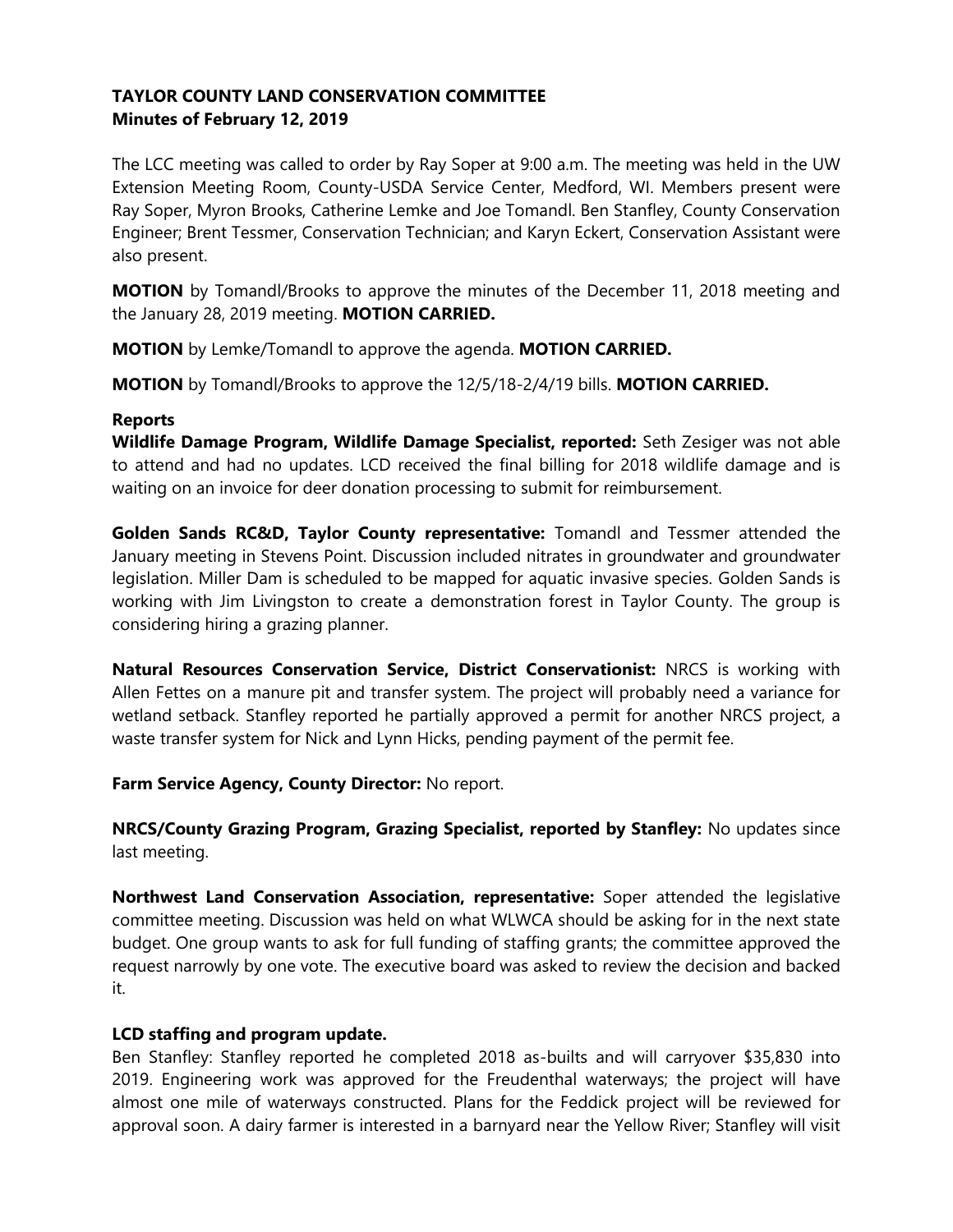the site this week. Construction on the Pitzke manure pit was done in October, but Stanfley did not receive the as-built report until January and it was missing extra sampling required, the safety fence, seeding and mulching was not done and there were other problems. Stanfley said he hoped the engineer just forgot to include that information; the recourse would be to issue a citation.

Brent Tessmer: Tessmer has been working on nutrient management plans with farmers. About 12 people attending the training session at NTC in Medford in January. Tessmer also helped with training and Wausau and will go to Spencer as well. The grant for the class was capped at \$20,000, but more may be available to provide farmers with additional stipends for sampling, etc. Tessmer extended three SEG contracts into 2019, about \$17,000. Tessmer has been working on mapping data for the invasive species survey and making it available to the public. Aquatic invasive species (AIS) grants are changing from competitive to an allocation. Preliminary information from the DNR shows northern counties may be getting less. Taylor County will have to decide how it wants to handle the allocation in the future. Tessmer distributed results from 2018 stream monitoring. He added sites to narrow where runoff is coming from. Three sites near mink ranches are showing high levels of phosphorus. Point source phosphorus may be easier to address than non-point runoff from fields. June was the only month with sampling that followed significant rainfall in 2018. Some sites were dry in July and August.

Karyn Eckert: Eckert reported 7,865 tree seedlings were sold, about 60 percent of inventory with 85 individual orders. Pick-up is planned for the third week of April but will depend on weather. Taylor County received 17 posters for its contest in three age categories. Aliyah Eidsen of Rib Lake Elementary received second place in the grades 2-3 category at the area contest. The speaking contest was rescheduled due to weather and is planned for Feb. 14, starting at 12:30 p.m. in Hayward. Taylor County will have two students in the speaking contest. Eckert completed year-end reimbursement requests for the RAC grants and those payments were received.

**Discuss/take action on Mahr Brothers LLC winter emergency manure transfer.** Mahr Brothers would like to transfer manure before weight limits come on. Stanfley said he expects this to be a one-time request and they will have adequate storage in the future. **MOTION** by Tomandl/Brooks to approve the emergency manure transfer. **MOTION CARRIED.**

**Discuss/take action on replacement of Land Conservation Department truck.** Stanfley said a new truck would be roughly \$29,000. After trade-in, about \$13,000 would be needed; LCD currently has \$6,000 in the vehicle outlay account so \$7,000 would need to come from somewhere else. Stanfley reported there is \$18,000 in technical service fees. The current truck has about 56,000 miles on it and is starting to rust. Soper said he would like to see the technical service fees account spent down. **MOTION** by Tomandl/Lemke to advertise for bids for a 2019 half-ton pick-up truck. **MOTION CARRIED.**

**Discuss/take action on multi-discharger variance for phosphorus.** Stanfley said this program takes money from wastewater treatment plants exceeding phosphorus limits and gives it to counties. 65% of the funds would be used for cost-sharing projects to lower phosphorus and up to 35% can be used for staff. The money needs to be spent by 2021. **MOTION** by Brooks/Tomandl to approve the multi-discharger variance for phosphorus. **MOTION CARRIED.**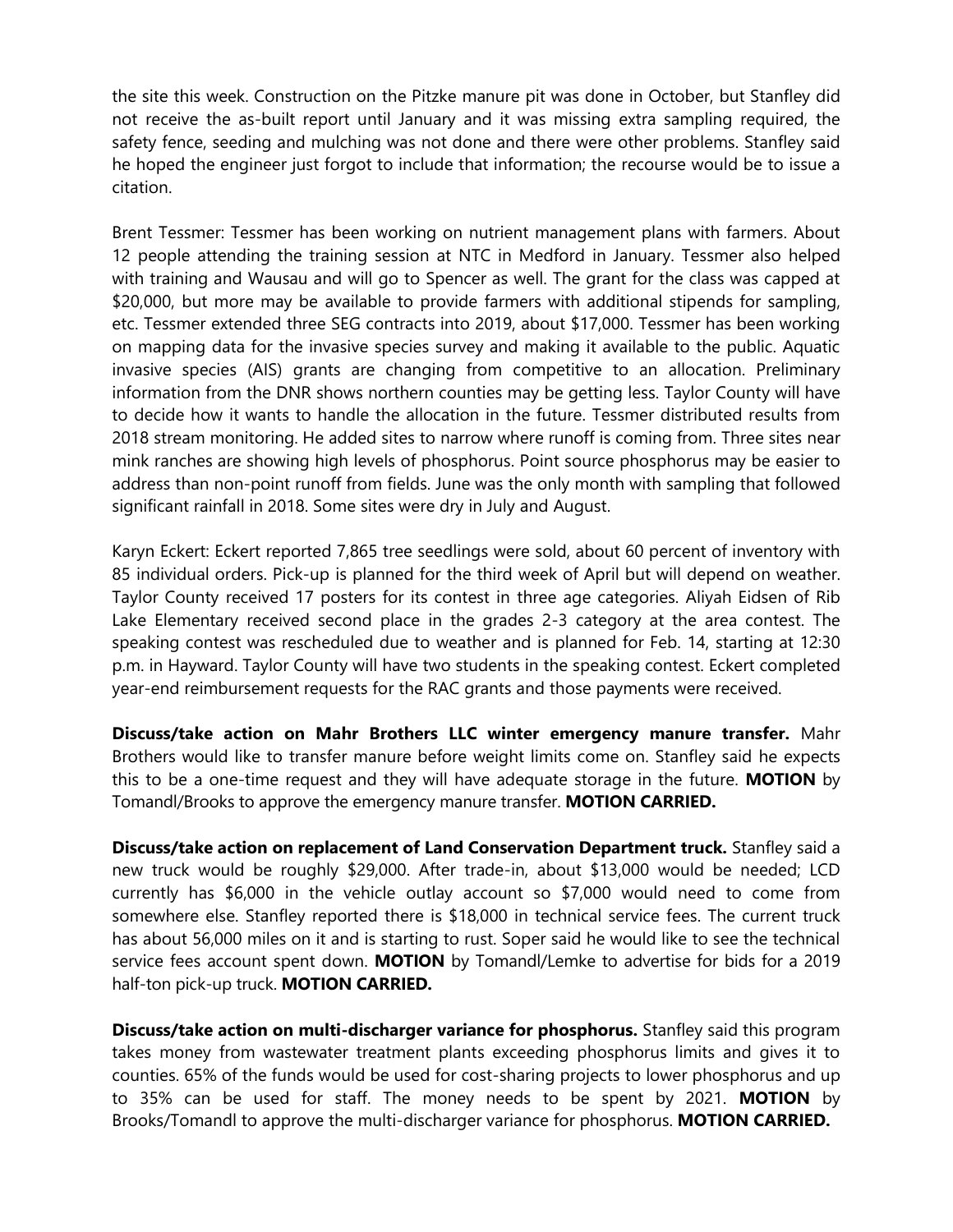**Discuss/approve County Conservation Engineer job description.** The update to the training aspect would add "or professional engineer" after engineer in training. **MOTION** by Lemke/Brooks to approve the job description. **MOTION CARRIED.**

**Discuss/take to authorize Ben Stanfley to continue engineering work.** Stanfley is willing to work Fridays on conservation projects requiring engineering so they can move forward and start in spring. **MOTION** by Tomandl/Lemke to authorize Stanfley to do engineering work for the Land Conservation Department. **MOTION CARRIED.**

### **Future Meetings and Events:**

| NW-WLWCA Area Association meeting, Lake GenevaWednesday, March 13, 4:15 p.m. |  |
|------------------------------------------------------------------------------|--|
|                                                                              |  |
|                                                                              |  |

**MOTION** by Lemke/Brooks to adjourn at 10:31 a.m. **MOTION CARRIED.**